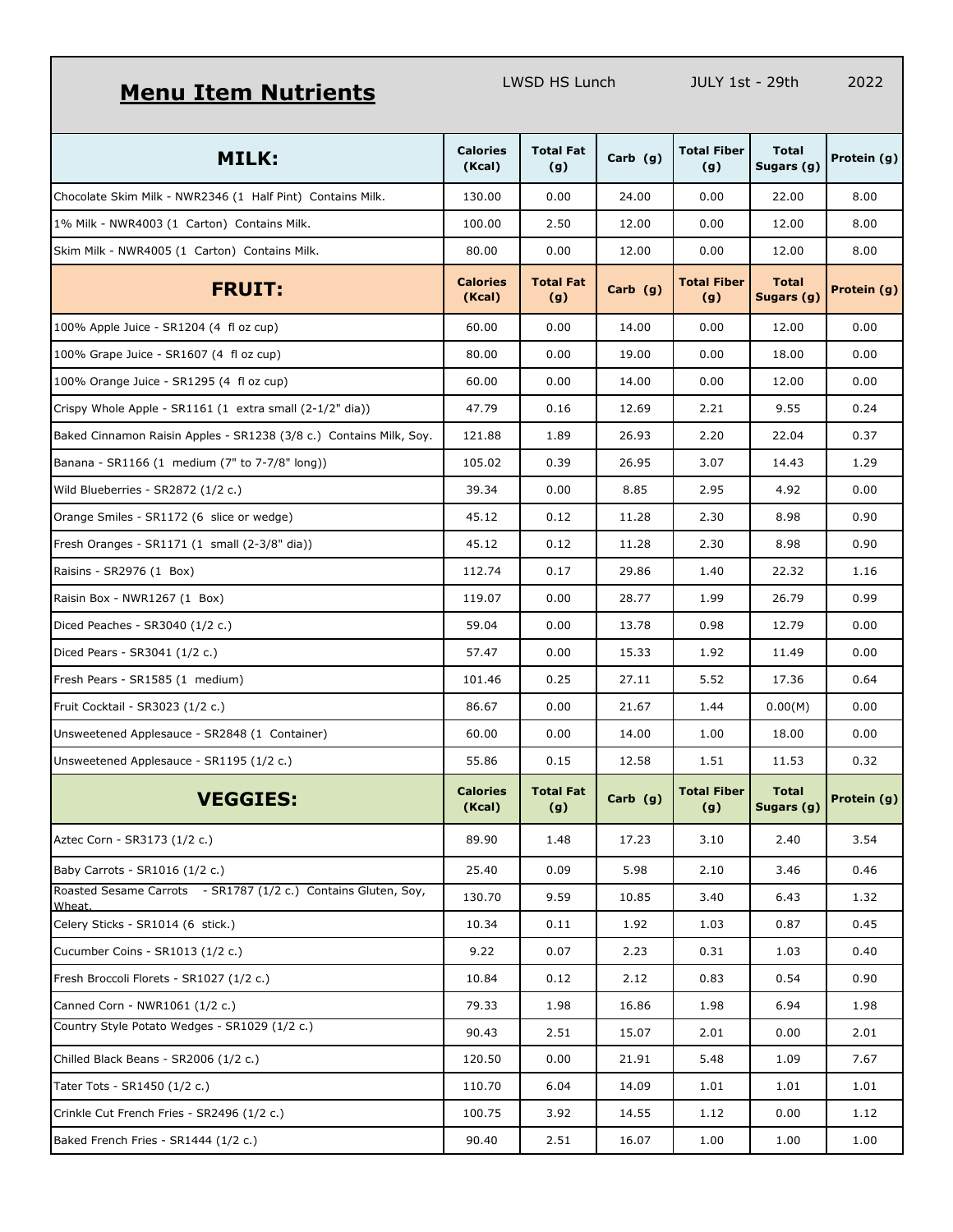| Roasted Broccoli and Carrots - SR2023 (1/2 c.)                                                                                                                       | 85.04                     | 7.11                    | 4.95       | 2.53                      | 1.56                       | 2.43        |
|----------------------------------------------------------------------------------------------------------------------------------------------------------------------|---------------------------|-------------------------|------------|---------------------------|----------------------------|-------------|
| Green Beans - NWR1005 (1/2 c.)                                                                                                                                       | 22.66                     | 0.00                    | 3.63       | 1.81                      | 1.81                       | 0.91        |
| Roasted Green Beans - SR1021 (1/2 c.)                                                                                                                                | 22.18                     | 0.13                    | 5.11       | 2.34                      | 1.45                       | 1.18        |
| Parmesan Green Beans - SR1144 (1/2 c.) Contains Milk.                                                                                                                | 41.90                     | 2.35                    | 5.18       | 2.32                      | 1.45                       | 1.30        |
| Vegetarian Baked Beans - SR2026 (1/2 c.)                                                                                                                             | 132.68                    | 0.00                    | 29.60      | 5.10                      | 10.21                      | 7.14        |
| Mexican Black Beans - SR1026 (1/2 c.)                                                                                                                                | 65.34                     | 0.08                    | 12.14      | 3.04                      | 1.18                       | 3.95        |
| Mixed Garden Vegetables - SR1583 (1/2 c.)                                                                                                                            | 52.99                     | 0.47                    | 11.21      | 3.18                      | 3.32                       | 2.30        |
| Whipped Potatoes - SR1112 (1/2 c.) Contains Milk.                                                                                                                    | 79.98                     | 1.50                    | 15.00      | 1.00                      | 1.00                       | 2.00        |
| Spaghetti Sauce - SR2220 (1/2 c.)                                                                                                                                    | 64.72                     | 0.49                    | 13.34      | 2.74                      | 7.84                       | 2.08        |
| <b>LUNCH ENTREES</b>                                                                                                                                                 | <b>Calories</b><br>(Kcal) | <b>Total Fat</b><br>(g) | Carb $(g)$ | <b>Total Fiber</b><br>(g) | <b>Total</b><br>Sugars (g) | Protein (g) |
| Cheese Pizza - NWR2356 (1 slice) Contains Gluten, Milk, Wheat.<br>Processed in a facility that also processes Milk, Soy. May contain Egg,<br>Soy.                    | 469.14                    | 19.15                   | 54.20      | 1.77                      | 4.28                       | 21.11       |
| Hawaiian Pizza - NWR1294 (1 slice) Contains Gluten, Milk, Wheat.<br>Processed in a facility that also processes Milk, Soy. May contain Egg,<br>Soy.                  | 465.90                    | 16.70                   | 55.44      | 1.96                      | 5.14                       | 24.62       |
| Pepperoni Pizza - NWR2358 (1 slice) Contains Gluten, Milk, Wheat.<br>Processed in a facility that also processes Milk, Soy. May contain Egg,<br>Soy.                 | 500.73                    | 22.06                   | 54.20      | 1.77                      | 4.28                       | 22.57       |
| Buffalo Chicken Pizza - NWR3351 (1 slice) Contains Egg, Gluten, Milk,<br>Soy, Wheat. Processed in a facility that also processes Milk, Soy. May<br>contain Egg, Soy. | 510.74                    | 20.06                   | 60.29      | 3.45                      | 4.13                       | 22.80       |
| Sausage Pizza - NWR2357 (1 slice) Contains Gluten, Milk, Soy,<br>Wheat. Processed in a facility that also processes Milk, Soy. May<br>contain Egg, Soy.              | 538.49                    | 25.04                   | 55.28      | 2.13                      | 4.59                       | 24.16       |
| Supreme Pizza - NWR3285 (1 slice) Contains Gluten, Milk, Soy,<br>Wheat. Processed in a facility that also processes Milk, Soy. May<br>contain Egg, Soy.              | 528.08                    | 23.32                   | 56.50      | 2.50                      | 5.07                       | 24.63       |
| BBQ Chicken Pizza - NWR3923 (1 slice) Contains Gluten, Milk, Wheat.<br>May contain Egg, Soy.                                                                         | 460.05                    | 15.19                   | 58.68      | 1.64                      | 7.17                       | 21.66       |
| Hawaiian Pizza - NWR1294 (1 slice) Contains Gluten, Milk, Wheat.<br>Processed in a facility that also processes Milk, Soy. May contain Egg,<br>Sov.                  | 465.90                    | 16.70                   | 55.44      | 1.96                      | 5.14                       | 24.62       |
| Meatlover's Pizza - NWR3278 (1 slice) Contains Gluten, Milk, Soy,<br>Wheat. Processed in a facility that also processes Milk, Soy. May<br>contain Fog. Sov.          | 554.47                    | 26.13                   | 54.73      | 1.96                      | 4.48                       | 26.31       |
| Chef Salad - NWR4037 (1 salad) Contains Egg, Milk.                                                                                                                   | 133.51                    | 7.93                    | 5.33       | 1.13                      | 2.69                       | 11.72       |
| Buffalo Chicken Salad - SR1956 (1 salad) Contains Gluten, Milk, Soy,<br>Wheat.                                                                                       | 313.06                    | 16.71                   | 22.32      | 6.22                      | 4.75                       | 18.64       |
| Chicken Caesar Salad - NWR1428 (1 salad) Contains Gluten, Milk,<br>Wheat. Processed in a facility that also processes Tree nuts.                                     | 237.72                    | 11.80                   | 16.76      | 2.39                      | 1.36                       | 18.15       |
| Crispy Chicken Salad - NWR3926 (1 salad) Contains Gluten, Milk,<br>Soy, Wheat.                                                                                       | 318.82                    | 17.07                   | 23.49      | 5.26                      | 3.81                       | 19.47       |
| Italian Antipasto Salad - NWR4256 (1 salad) Contains Milk.                                                                                                           | 221.53                    | 12.06                   | 5.83       | 0.83                      | 1.34                       | 24.07       |
| 100% Beef Cheeseburger - NWR4232 (1 burger) Contains Gluten,<br>Milk, Soy, Wheat. May contain Soy.                                                                   | 348.00                    | 14.00                   | 28.00      | 2.00                      | 3.50                       | 20.50       |
| Bacon Cheeseburger - NWR1739 (1 burger) Contains Gluten, Milk,<br>Wheat. May contain Soy.                                                                            | 348.65                    | 16.78                   | 26.25      | 2.00                      | 3.25                       | 21.93       |
| Hot Dog - NWR1054 (1 serving) Contains Gluten, Wheat. May<br>contain Soy.                                                                                            | 271.50                    | 10.61                   | 27.01      | 2.00                      | 2.00                       | 15.10       |
| Corn Dog - SR1023 (1 corn dog) Contains Egg, Gluten, Soy, Wheat.                                                                                                     | 240.00                    | 8.00                    | 30.00      | 5.00                      | 5.00                       | 9.00        |
| Chicken Burger - NWR1300 (1 burger) Contains Gluten, Soy, Wheat.<br>May contain Soy.                                                                                 | 390.00                    | 15.50                   | 42.00      | 5.00                      | 4.00                       | 21.00       |
| Spicy Chicken Burger - NWR1249 (1 burger) Contains Gluten, Soy,<br>Wheat. May contain Soy.                                                                           | 417.88                    | 16.64                   | 43.47      | 4.33                      | 4.17                       | 22.14       |
| BBQ Chicken Sandwich - NWR3752 (1 ea.) Contains Gluten, Milk,<br>Wheat. May contain Soy.                                                                             | 284.33                    | 8.21                    | 31.66      | 2.26                      | 7.35                       | 19.77       |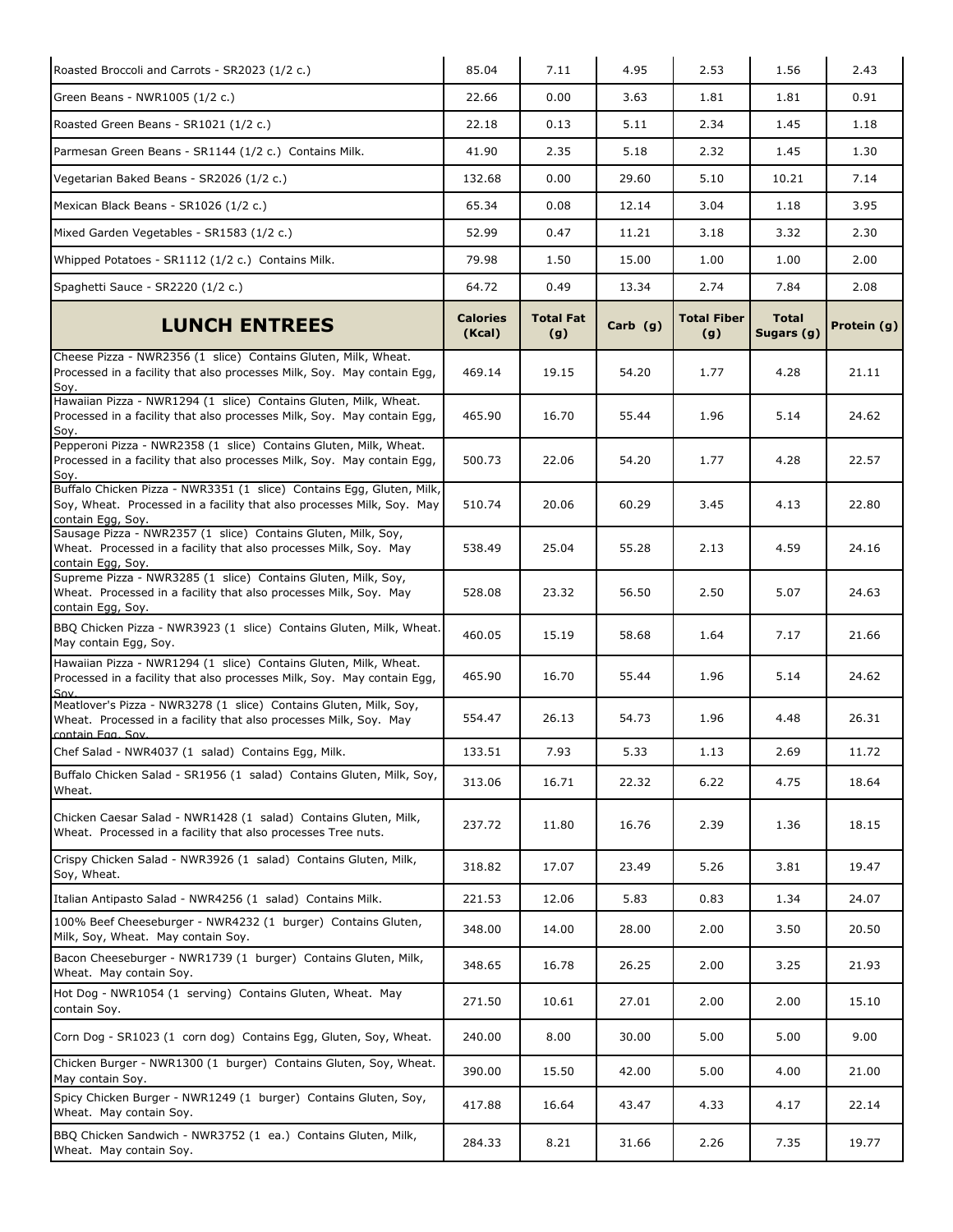| Italian Chicken Poppers - SR3264 (1 bowl) Contains Gluten, Milk,<br>Soy, Wheat.                                                       | 344.03 | 21.44 | 18.21  | 3.91  | 2.84    | 20.19 |
|---------------------------------------------------------------------------------------------------------------------------------------|--------|-------|--------|-------|---------|-------|
| Chicken Bacon Ranch Poppers - SR3265 (1 bowl) Contains Egg,<br>Gluten, Milk, Soy, Wheat.                                              | 381.53 | 24.23 | 20.78  | 3.27  | 3.60    | 20.31 |
| Popcorn Chicken - SR1413 (12 piece) Contains Gluten, Soy, Wheat.                                                                      | 254.75 | 14.40 | 15.51  | 3.32  | 1.11    | 15.51 |
| Sloppy Joe - NWR2543 (1 ea.) Contains Gluten, Soy, Wheat. May<br>contain Soy.                                                         | 312.20 | 8.45  | 39.00  | 3.57  | 12.85   | 18.91 |
| Beef Chili and Chips - NWR1344 (1 portion) Contains Soy.                                                                              | 222.73 | 7.31  | 31.64  | 5.97  | 4.48    | 8.63  |
| Veggie Chili and Chips - NWR1343 (1 portion)                                                                                          | 432.75 | 9.90  | 71.90  | 15.73 | 8.55    | 15.53 |
| Ham & Cheese Sub - NWR3930 (1 sandwich) Contains Gluten, Milk,<br>Soy, Wheat. May contain Egg, Milk, Soy.                             | 320.23 | 11.83 | 32.03  | 3.27  | 6.42    | 22.76 |
| Ham & Cheese Sub Sandwich - NWR3163 (1 sandwich) Contains<br>Gluten, Milk, Wheat. May contain Egg, Milk, Soy.                         | 341.48 | 15.94 | 31.04  | 3.27  | 5.44    | 21.83 |
| Turkey & Cheese Sub - NWR4177 (1 ea.) Contains Gluten, Milk, Soy,<br>Wheat. May contain Egg, Milk, Soy.                               | 304.63 | 9.46  | 33.41  | 3.27  | 6.42    | 23.32 |
| Meatball Marinara Sub - NWR3195 (1 sandwich) Contains Gluten,<br>Milk, Soy, Wheat. May contain Egg, Milk, Soy.                        | 434.54 | 17.91 | 46.12  | 5.99  | 10.58   | 25.03 |
| Grilled Cheese Sandwich - NWR1723 (1 sandwich) Contains Gluten,<br>Milk, Soy, Wheat.                                                  | 362.50 | 20.23 | 32.02  | 2.00  | 4.03    | 18.13 |
| Grilled Cheese Sandwich - NWR1926 (1 sandwich) Contains Gluten,<br>Milk, Soy, Wheat.                                                  | 380.00 | 20.00 | 34.00  | 2.00  | 4.00    | 18.00 |
| Mozzarella Stuffed Breadsticks - SR1625 (2 breadstick) Contains Egg,<br>Gluten, Milk, Soy, Wheat.                                     | 290.17 | 11.01 | 28.02  | 2.00  | 5.00    | 19.01 |
| Baked Penne Pasta - SR3141 (1 c.) Contains Gluten, Milk, Wheat.                                                                       | 451.68 | 16.70 | 57.10  | 3.80  | 9.57(M) | 20.82 |
| Macaroni & Cheese - NWR3806 (1 c.) Contains Gluten, Milk, Wheat.                                                                      | 497.17 | 21.86 | 54.90  | 2.40  | 4.76    | 23.90 |
| Mini Cheese Ravioli - NWR3093 (1 serving) Contains Egg, Gluten,<br>Milk, Wheat.                                                       | 251.13 | 12.09 | 21.01  | 1.50  | 5.01    | 14.57 |
| Chicken Alfredo Macaroni - SR3146 (1 c.) Contains Gluten, Milk,<br>Wheat.                                                             | 316.63 | 12.03 | 35.47  | 2.75  | 6.51    | 18.75 |
| Chicken & Waffles - NWR3126 (1 serving) Contains Egg, Gluten, Milk,<br>Soy, Wheat.                                                    | 330.00 | 17.00 | 29.50  | 3.50  | 2.00    | 16.00 |
| Crispy Chicken Nuggets - SR1367 (5 nugget) Contains Gluten, Soy,<br>Wheat.                                                            | 239.93 | 14.00 | 16.00  | 3.00  | 1.00    | 14.00 |
| Glazed Chicken Drumstick - SR2447 (1 piece)                                                                                           | 248.99 | 15.56 | 3.11   | 0.00  | 0.00    | 24.90 |
| Crispy Chicken Nuggets - SR1367 (5 nugget) Contains Gluten, Soy,<br>Wheat                                                             | 239.93 | 14.00 | 16.00  | 3.00  | 1.00    | 14.00 |
| Cheese Quesadilla - NWR4170 (1 each quesadilla) Contains Gluten,<br>Milk, Wheat.                                                      | 352.50 | 20.20 | 25.01  | 2.00  | 3.01    | 16.15 |
| Quesadilla - SR1054 (1 each quesadilla) Contains Gluten, Milk,<br>Wheat.                                                              | 430.00 | 24.00 | 34.00  | 4.00  | 3.00    | 17.00 |
| Bean and Cheese Burrito - SR3376 (1 burrito) Contains Gluten, Milk,<br>Soy, Wheat.                                                    | 291.11 | 8.29  | 40.95  | 7.96  | 1.33    | 15.60 |
| Orange Chicken Rice Bowl - NWR2333 (1 serving) Contains Gluten,<br>Soy, Wheat.                                                        | 434.46 | 14.81 | 60.47  | 4.67  | 14.05   | 17.39 |
| Sweet & Sour Chicken - SR2521 (5 nugget) Contains Gluten, Soy,<br>Wheat.                                                              | 347.15 | 16.17 | 36.48  | 3.46  | 16.16   | 16.17 |
| General Tso Sauce - SR1823 (2 tbsp.) Contains Gluten, Soy, Wheat.                                                                     | 110.93 | 0.05  | 28.49  | 0.08  | 27.29   | 0.05  |
| Just Peachy Parfait - NWR1558 (1 parfait) Contains Milk. Processed<br>in a facility that also processes Milk, Soy, Tree nuts, Wheat.  | 477.37 | 4.86  | 95.58  | 4.98  | 55.58   | 11.80 |
| Fish & Chips - Alaskan Pollack NWR2448 (4-sticks) & Crinkle Cut Fries<br>SR2496 (1/2 cup). Contains Fish, Wheat, Gluten               | 310.75 | 14.00 | 36.55  | 1.12  | 0.00    | 13.20 |
| Fish Sticks - Alaskan Pollack NWR2448 (4-sticks) Contains Fish,<br>Wheat, Gluten                                                      | 210.00 | 10.00 | 22.00  | 1.10  | 0.00    | 13.20 |
| Double Berry Parfait - NWR1557 (1 parfait) Contains Milk. Processed<br>in a facility that also processes Milk, Soy, Tree nuts, Wheat. | 499.24 | 4.94  | 102.76 | 6.20  | 61.54   | 12.14 |